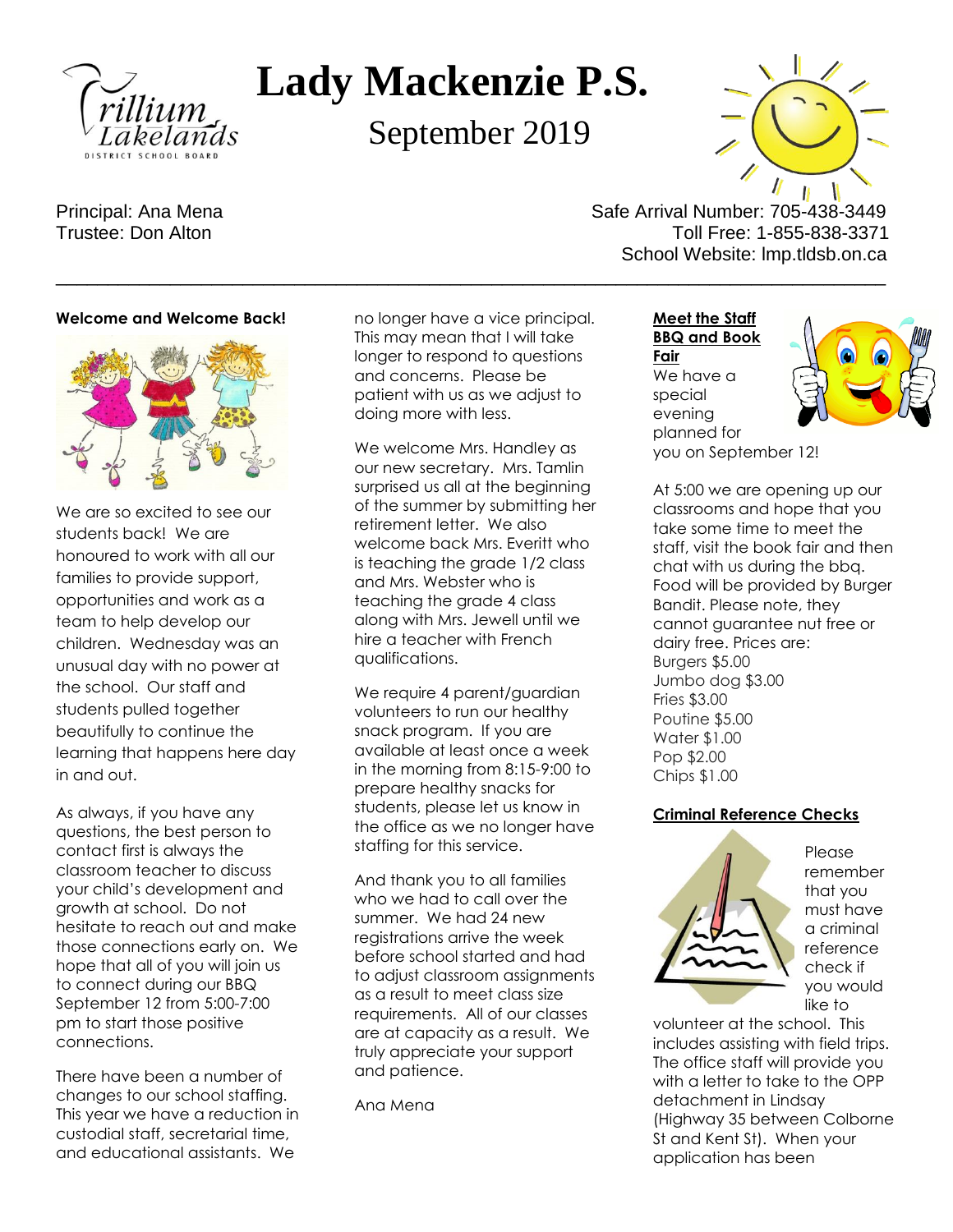processed, you must pick up your criminal background check from the OPP and bring it to the school. Once your criminal reference check is on file at the school, you have the opportunity to complete a simple offence declaration each subsequent school year. Please note: if an offence declaration is not completed each year, you will need to reapply for a criminal background check. The initial criminal background check process takes time, so if you would like to volunteer for field trips later in the year, it is a good idea to start the process now. Thank you for your continued cooperation.

Forms are available in the office or at the Meet the Staff BBQ night.

# **Parent Council Meeting**

Please pick up a self-nomination form at the office. Our first meeting will occur September 25, from 5:30 -6:30

p.m. in the school library. All are welcome.

# **Life Threatening Allergies**

Please be aware that there is a student in our school with a **severe life threatening food allergy (anaphylaxis) to milk**.

This is a medical condition that causes a severe reaction to specific foods and can result in death within minutes. Although this may or may not affect your child's class directly, we want to inform you of this serious allergy. We are asking that parents remind their children to

constantly wash their hands to prevent contamination.

We also have a student in our school with a **severe life threatening food allergy (anaphylaxis) to peanuts**. We want to inform our community so that you can send foods with your children that are free from peanuts.

We also have a student in our school with a **severe life threatening allergy to latex.** We ask that balloons be kept at home. Thank you for your understanding and cooperation.

# **Book Fair**

Our library will be transforming into a **Scholastic** Book Fair on September 12-17. Look

for the special flyer coming home that will highlight new and fabulous reads. The book fair will be opening during our Meet the Staff BBQ. All proceeds will go towards purchasing new books for our library. If you are available, we are looking for volunteers.

# **Student of the Month**

Our character education assembly is September 26 at 9:15. Families are welcome to help us celebrate the achievements of our students showing goal setting.

# **Agendas**

We are delighted that this year the agendas are provided free of



charge for each child in order to ensure timely and helpful communication. Please send it to school daily.

There is also a separate parent/guardian and student handbook that outlines our code of conduct, expectations and guidelines for technology at school. Please take the time to read it with your child(ren).

# **Terry Fox**

Our school is proud to participate once again in the Terry Fox run to put a stop to cancer. Our school run will tentatively take place September 27 at 11:40. Volunteers are needed to help with the water stations



or run/walk with us! Please contact the school if you are available to volunteer.

# **Teams & Clubs**

Please encourage your children in grades 4-8 to get involved. Try outs for cross country are underway shortly and soccer team tryouts will begin towards the end of September.

# **Picture Day**

September 23-Smile!!